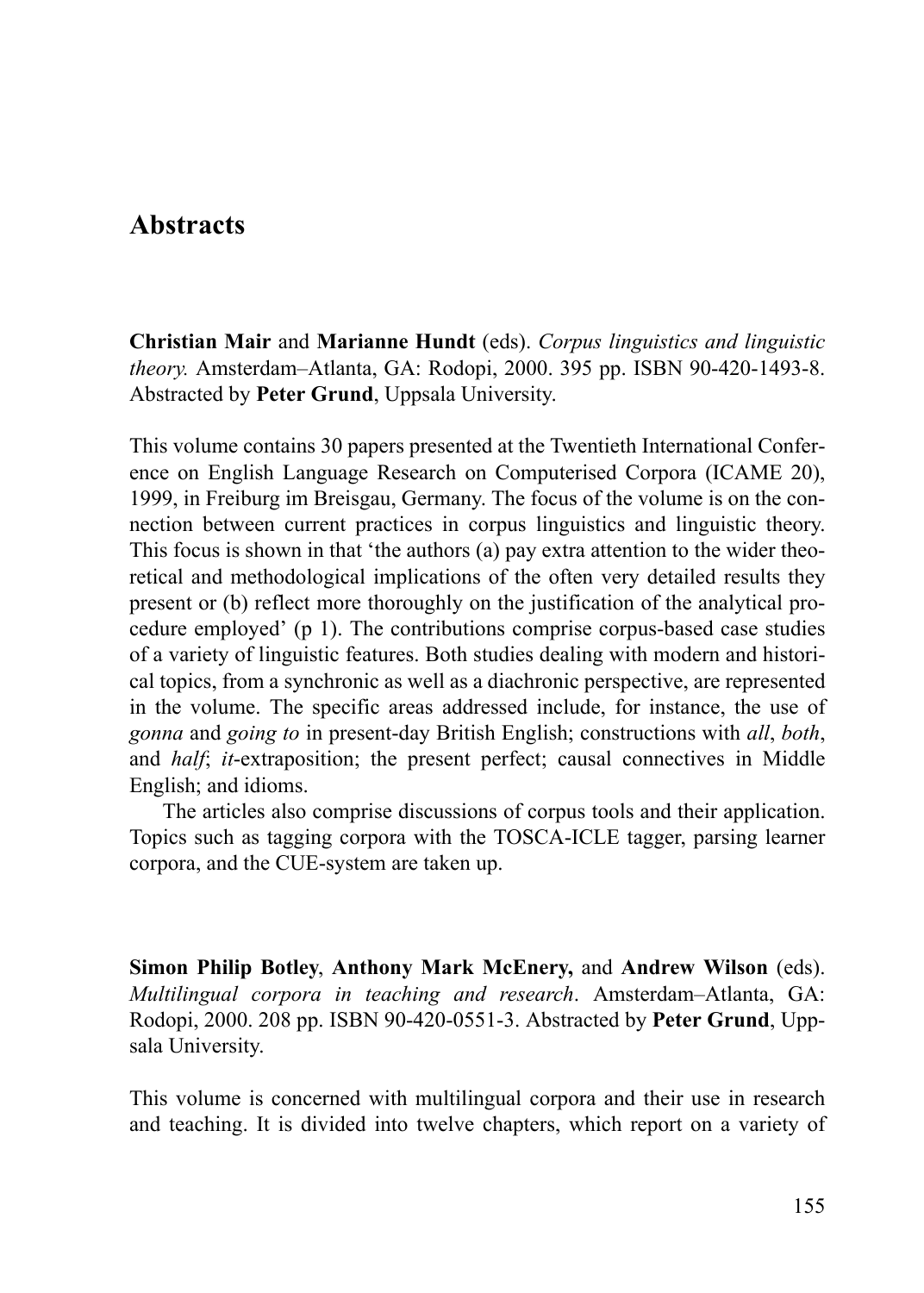research projects on multilingual corpora. Text alignment is in focus in three chapters. In Chapter 1, M. Oakes and T. McEnery provide a survey of the available techniques for text alignment in bilingual corpora. In Chapter 2, M. Simard et al present the results from testing three techniques of text alignment working on three different linguistic levels: characters, sentences and words. Finally, T. McEnery, S. Piao and X. Xin discuss the research carried out on developing an English-Chinese parallel corpus and the alignment scheme employed (Chapter 12).

A number of chapters deal with how multilingual corpora can be used fruitfully in various teaching and learning contexts. Chapter 3 (written by P. Danielsson and D. Ridings) reports on the development of a parallel corpus at Gothenburg University especially catering for the needs of translation students. In Chapter 6, J. Pearson discusses a similar approach adopted in a terminology course at Dublin City University: she shows how texts in electronic format can be exploited for extracting information about technical terms in the compilation of translation glossaries. Focusing on English and Italian, C. Peters, E. Picchi, and L. Biagini deal with the use of parallel and comparable corpora for foreign language teachers and learners in Chapter 4. In Chapter 7, M. Barlow presents a discussion of different areas in the teaching of English where parallel texts can be exploited. He also introduces Paraconc, a multilingual concordance program. Basing his discussion on the INTERSECT parallel corpus (French-English/German-English), R. Salkie argues for the advantages of SMEMUC (Small and Medium-Sized Multilingual Corpora) for teachers, students and researchers of language (Chapter 10).

Two chapters concentrate on the development of software. In Chapter 5, R. Meyer, M. E. Okurowski and T. Hand introduce the OLEADA multilingual software system, which integrates on-line corpora, information retrieval and language analysis tools. D. Woolls reports on the stages in developing a multilingual parallel corpus concordancer in Chapter 8.

Finally, in Chapters 9 and 11, research carried out on an English-Norwegian parallel corpus (ENCP), and a German-English/English-German translation corpus, respectively, is taken up. S. Johansson and K. Hofland show how the ENCP can be used in studying different linguistic items, and discuss the expansion of the corpus to include other languages. J. Schmied and B. Fink investigate the translation of English *with* into German. On the basis of the results, it is argued that research on parallel corpora is of importance for the areas of lexicography, language teaching and for mapping linguistic change.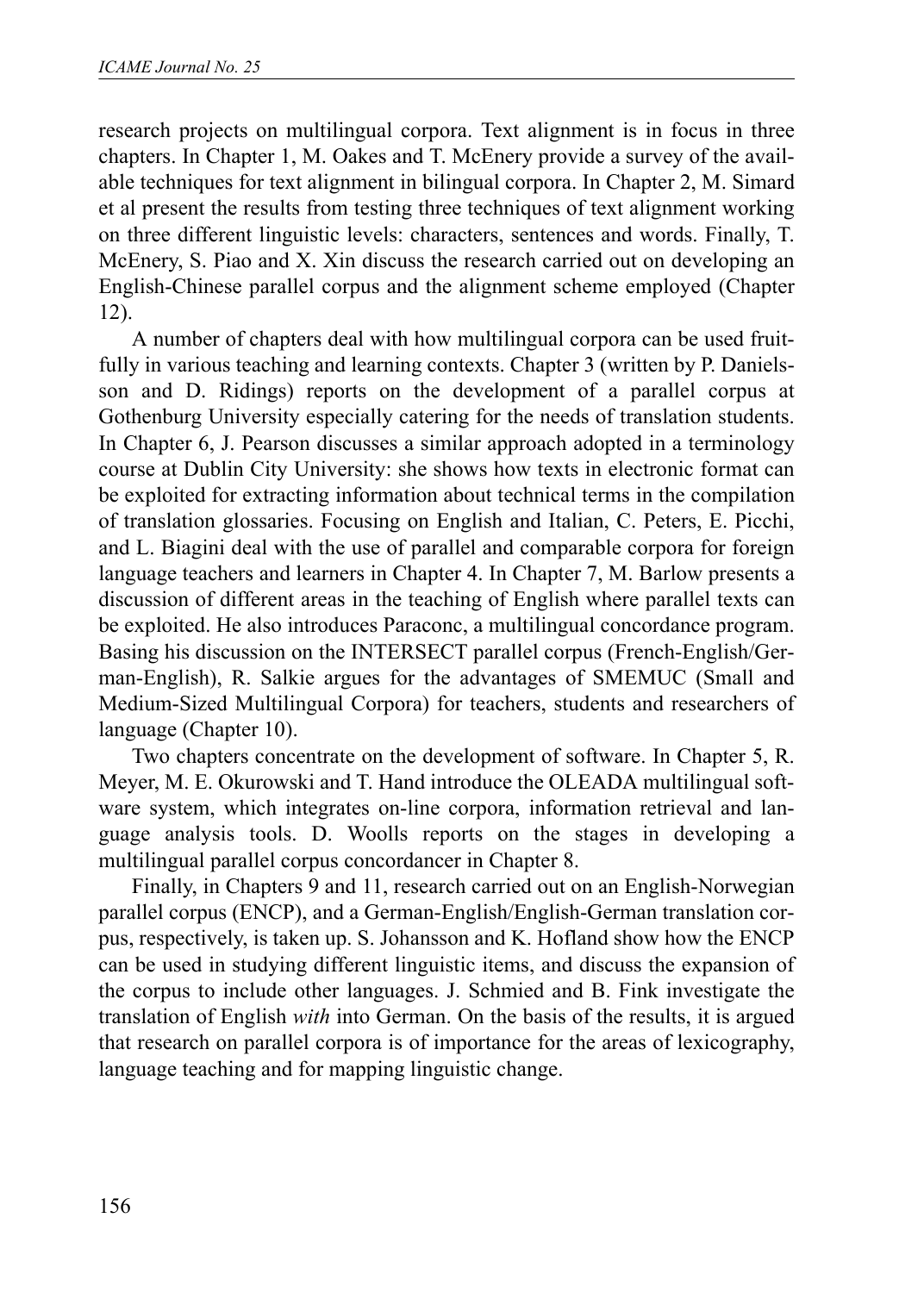**Peter-Arno Coppen**, **Hans van Halteren,** and **Lisanne Teunissen** (eds). *Computational linguistics in the Netherlands 1997*. Amsterdam–Atlanta, GA: Rodopi, 1998. 239 pp. ISBN 90-420-0504-1. Abstracted by **Peter Grund**, Uppsala University.

*Computational linguistics in the Netherlands* comprises a selection of papers presented at the 8th CLIN (Computational Linguistics in the Netherlands) meeting, in Nijmegen, the Netherlands, in 1997. The volume contains twelve articles divided equally among three sections: 1) Statistical Models; 2) Language Description with HPSG (head-driven phrase structure grammar); and 3) Towards Practical Application. In the articles found in the first section, *Statistical Models*, the focus is on how 'statistics are used to simulate or model some aspects of language' (pp  $v-vi$ ). The second section presents discussions of HPSG employed to describe different linguistic phenomena. In the third and final section, *Towards Practical Application*, the contributions deal with document analysis, controlled languages, text generation, and computational morphology.

**Frank van Eynde**, **Ineke Schuurman,** and **Ness Schelkens** (eds). *Computational linguistics in the Netherlands 1998*. Amsterdam–Atlanta, GA: Rodopi, 2000. 233 pp. ISBN 90-420-0609-9. Abstracted by **Peter Grund**, Uppsala University.

This volume presents articles dealing with current topics in computational linguistics in the Netherlands and Flandres. The contributions comprise selected papers given at the 9th CLIN (Computational Linguistics in the Netherlands) meeting, which took place in 1998 at Leuven University, Leuven. Of the originally 40 presentations, 14 articles have been selected for publication in the present volume. The specific topics addressed in the articles fall into three major categories: statistical methods, syntax and semantics, and practical applications. The last category, practical applications, contains the fewest contributions (three). They deal with teaching application of NLP-tools, NLP techniques in document processing, and evaluation of the NLP components of the OVIS2 spoken dialogue system. The second category, syntax and semantics, is concerned with syntactic and semantic analyses of language, especially in the framework of head-driven phrase structure grammar (HPSG). Five articles are included in this section taking up, for example, parenthetical reporting clauses in Dutch, and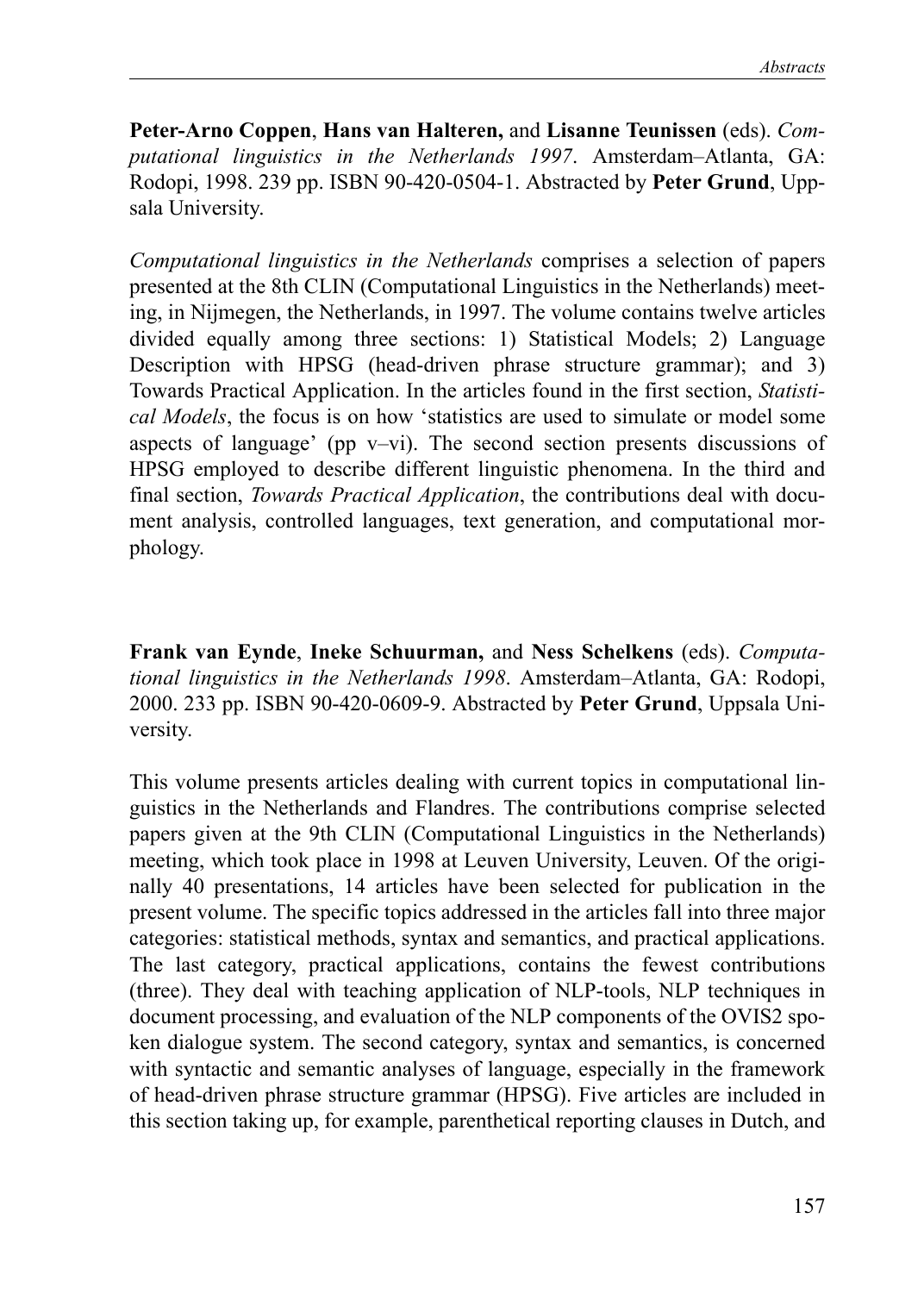Polish clitics. The third category is the largest, consisting of six articles. The topics range from phonotactics and style adaptation of statistical models to memory-based word sense disambiguation.

**María Ángeles Gómez-González.** *The Theme-Topic Interface: Evidence from English*. Pragmatics & Beyond New Series 71. Amsterdam-Philadelphia: John Benjamins, 2001. 438 pp. ISBN 90-272-5086-3. Abstracted by **Merja Kytö**, Uppsala University.

*The Theme-Topic Interface* (TTI) aims to synthetise and revise current approaches to pragmatic functions. In addition, by running multivariate statistical tests, the author analyses a number of constructions in spoken English (the *Lancaster IBM Spoken English Corpus* (LIBMSEC)). This study reveals different discourse strategies related to point of view and speaker subjectivity, and shows the mutually supportive role of linguistic form and discourse function vis-à-vis each other. TTI contains eight chapters divided into three parts dealing with the following areas:

*On the Theme-Topic Interface*: The first chapter offers a state-of-the-art account of pragmatic functions. Chapter 2 looks at the pros and cons of three approaches (and their off-shoots) as they are defined in this book: *semantic*, invoking such notions as 'aboutness' or 'relevance', *informational*, resorting to the given-new distinction, and *syntactic*, related to the 'staging' of information in (non-)initial position.

*Previous studies: A sympathetic critique*: These three chapters review pragmatic insights made by the Prague School (PS), Systemic Functional Grammar (SFG), and Functional Grammar (FG). The author's intention is to unravel the confusion that has pervaded these hitherto conflicting functionalist accounts in order to accommodate their rapprochement.

*A corpus-based analysis of syntactic Theme in PresE*: Part III is geared towards remodelling the pragmatic domain, bringing together views from PS, FG and largely SFG. The category of Theme is identified with the clause-initial transitivity/mood slot and is dissociated from (a) Topic, ie 'what a text/discourse is about', (b) the suprasegmental coding of given and new information, and (c) the morphosyntactic coding of (non)recoverable information. The Theme zone is shown to act as an orientation zone which has both forward-looking and backward-looking potential which tends to display a centripetal array arguing for a scope-based, rather than a parallel organisation of the metafunctions. Besides,